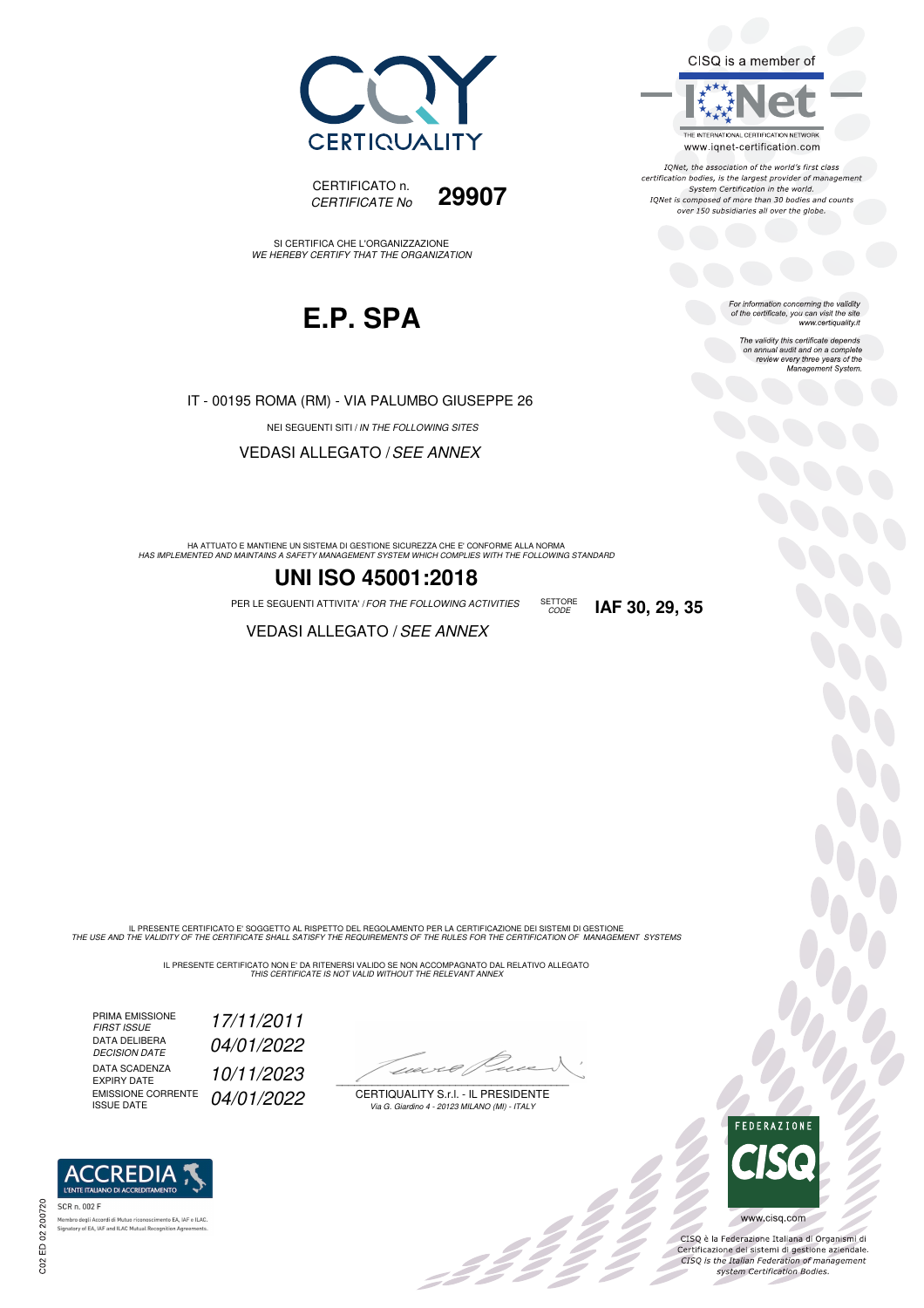

CISQ is a member of

THE INTERNATIONAL CERTIFICATION NETWORK www.iqnet-certification.com

IONet, the association of the world's first class reflect, the association of the world's first class<br>certification bodies, is the largest provider of management<br>System Certification in the world. IQNet is composed of more than 30 bodies and counts<br>over 150 subsidiaries all over the globe.

For information concerning the validity<br>of the certificate, you can visit the site<br>www.certiquality.it

The validity this certificate depends<br>on annual audit and on a complete review every three years of the<br>Management System.

Pagina <sub>1/2</sub>

ALLEGATO AL CERTIFICATO n. ANNEX TO CERTIFICATE No Page 1/2 **29907**

## **E.P. SPA**

SITI / SITES

| IT - 80125 | <b>NAPOLI</b>           |       | (NA) VIA TERRACINA 188- Sede e CentroCottura      |
|------------|-------------------------|-------|---------------------------------------------------|
| IT - 01019 | CURA DI VETRALLA        | (VT)  | Z.A. - LOCALITA' LA BOTTE- CentroCottura          |
| IT - 81024 | <b>MADDALONI</b>        | (CE)  | VIA ROMA, 1681 - CentroCottura                    |
| IT - 04022 | <b>FONDI</b>            | (LT)  | VIA GOBETTI SNC-CentroCottura                     |
| IT - 81100 | <b>CASERTA</b>          |       | (CE) VIA TESCIONE-CentroCottura                   |
| IT - 71011 | <b>APRICENA</b>         |       | (FG) VIA PONTE SALSO-CentroCottura                |
| IT - 00195 | <b>CAPUA</b>            |       | (CE) VIA GIANFROTTA, snc-CentroCottura            |
| IT - 76125 | <b>TRANI</b>            | (BT). | STR. PRIVATA SANT'ANTONIO-CentroCottura           |
| IT - 67035 | PRATOLA PELIGNA         |       | (AQ) S.P.52 -- VIA NOLFESE-CentroCottura          |
| IT - 09028 | SESTU                   |       | (CA) VIA EX S.S N.13 KM 10- CentroCottura         |
| IT - 01100 | <b>VITERBO</b>          | (VT)  | VIA DEL LAVORO S.N.C.- CentroCottura              |
| IT - 31045 | <b>MOTTA DI LIVENZA</b> | (TV)  | VIA LAZIO 4/6- CentroCottura                      |
| IT - 31034 | CAVASO DEL TOMBA        | (TV)  | VIA DELL'ARTIGIANATO 16A-CentroCottura            |
| IT - 33050 | <b>RUDA</b>             |       | (UD) LOC. PERTEOLE -VIA G. VERDI 69-CentroCottura |
| IT - 33017 | <b>TARCENTO</b>         |       | (UD) VIA LUNGOTORRE, 55- CentroCottura            |
| IT - 00012 | <b>GUIDONIA</b>         | (VT)  | VIA TODINI, 37 - CentroCottura                    |

IL PRESENTE ALLEGATO NON E' DA RITENERSI VALIDO SE NON ACCOMPAGNATO DAL RELATIVO CERTIFICATO<br>*THIS ANNEX IS NOT VALID WITHOUT THE RELEVANT CERTIFICATE* 

PRIMA EMISSIONE<br>FIRST ISSUE DATA DELIBERA<br>DECISION DATE DATA SCADENZA<br>EXPIRY DATE DATA SCADENZA 10/11/2023<br>EXPIRY DATE 10/11/2023

FIRST ISSUE 17/11/2011 04/01/2022

 $\mathscr{L}$ 

EMISSIONE CORRENTE  $\,\,\rm 04/01/2022\qquad \qquad \, \, \rm CERTIQUALITY \, S.r.l.$  - IL PRESIDENTE<br>ISSUE DATE



CISQ è la Federazione Italiana di Organismi di Certificazione dei sistemi di gestione aziendale.<br>CISQ is the Italian Federation of management system Certification Bodies.



.<br>Membro degli Accordi di Mutuo riconoscimento EA, IAF e<br>Signatory of EA, IAF and ILAC Mutual Recognition Agreer nento EA, IAF e ILAC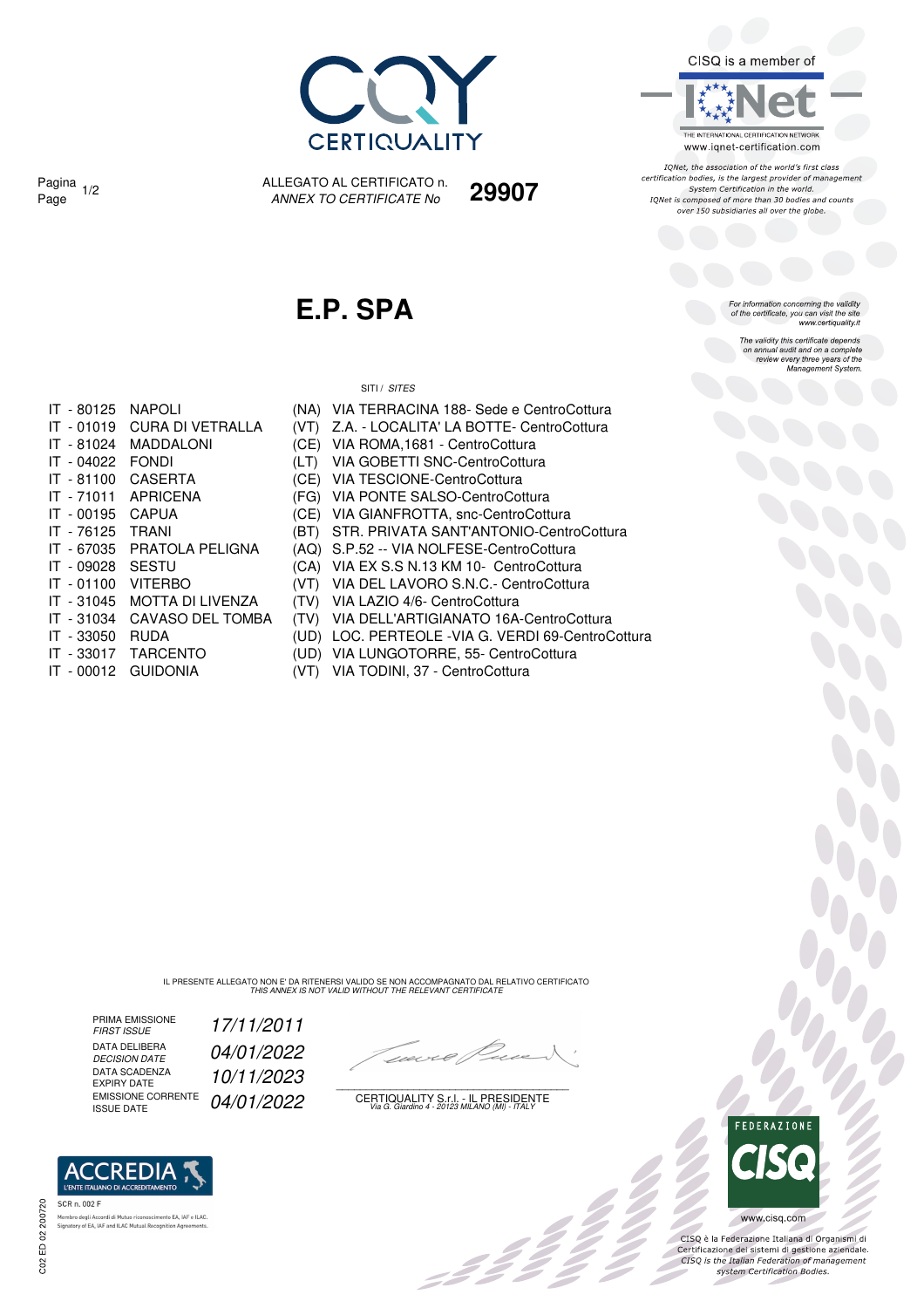



IONet, the association of the world's first class certification bodies, is the largest provider of management System Certification in the world. IQNet is composed of more than 30 bodies and counts over 150 subsidiaries all over the globe.

> For information concerning the validity<br>of the certificate, you can visit the site<br>www.certiquality.it The validity this certificate depends on annual audit and on a complete review every three years of the Management System.

**CERTIQUALIT** 

Pagina <sub>2/2</sub>

ALLEGATO AL CERTIFICATO n. ANNEX TO CERTIFICATE No Page 2/2 **29907**

# **E.P. SPA**

#### SITI / SITES

Progettazione, preparazione, trasporto, distribuzione e somministrazione di pasti per la ristorazione, compresa l'attività di pulizia e sanificazione. Progettazione e produzione di diete speciali. Attività di acquisto e stoccaggio centralizzati per la fornitura di generi alimentari e non. Progettazione ed erogazione di servizi sostitutivi di mensa mediante gestione di buoni pasto o smart-Card. Gestione dei siti temporanei. Noleggio, installazione, gestione di distributori automatici di alimenti e bevande.

Planning, preparation, transportation, distribution and supply of food for the restaurant, including the provision of cleaning and sanitizing. Design and production of special diets. Purchase and centralized storage for the supply of food and not. Design and provision of alternative services through management of canteen food vouchers or smart card. Management of temporary sites. Rental, installation, management of food and drink vending machines.

IL PRESENTE ALLEGATO NON E' DA RITENERSI VALIDO SE NON ACCOMPAGNATO DAL RELATIVO CERTIFICATO<br>*THIS ANNEX IS NOT VALID WITHOUT THE RELEVANT CERTIFICATE* 

PRIMA EMISSIONE<br>FIRST ISSUE DATA DELIBERA<br>DECISION DATE DATA SCADENZA<br>EXPIRY DATE DATA SCADENZA<br>
EXPIRY DATE  $10/11/2023$ <br>
EMISSIONE CORRENTE  $0.4/0.1/2022$ 

FIRST ISSUE 17/11/2011 04/01/2022

-22<br>-22

EMISSIONE CORRENTE  $\,\,\rm 04/01/2022\qquad \qquad \, \, \rm CERTIQUALITY \, S.r.l.$  - IL PRESIDENTE<br>ISSUE DATE



 $\frac{1}{2}$ 

CISQ è la Federazione Italiana di Organismi di Certificazione dei sistemi di gestione aziendale.<br>CISQ is the Italian Federation of management system Certification Bodies.



ento EA, IAF e ILAC Membro degli Accordi di Mutuo riconoscimento EA, IAF<br>Signatory of EA, IAF and ILAC Mutual Recognition Agree

C02 ED 02 200720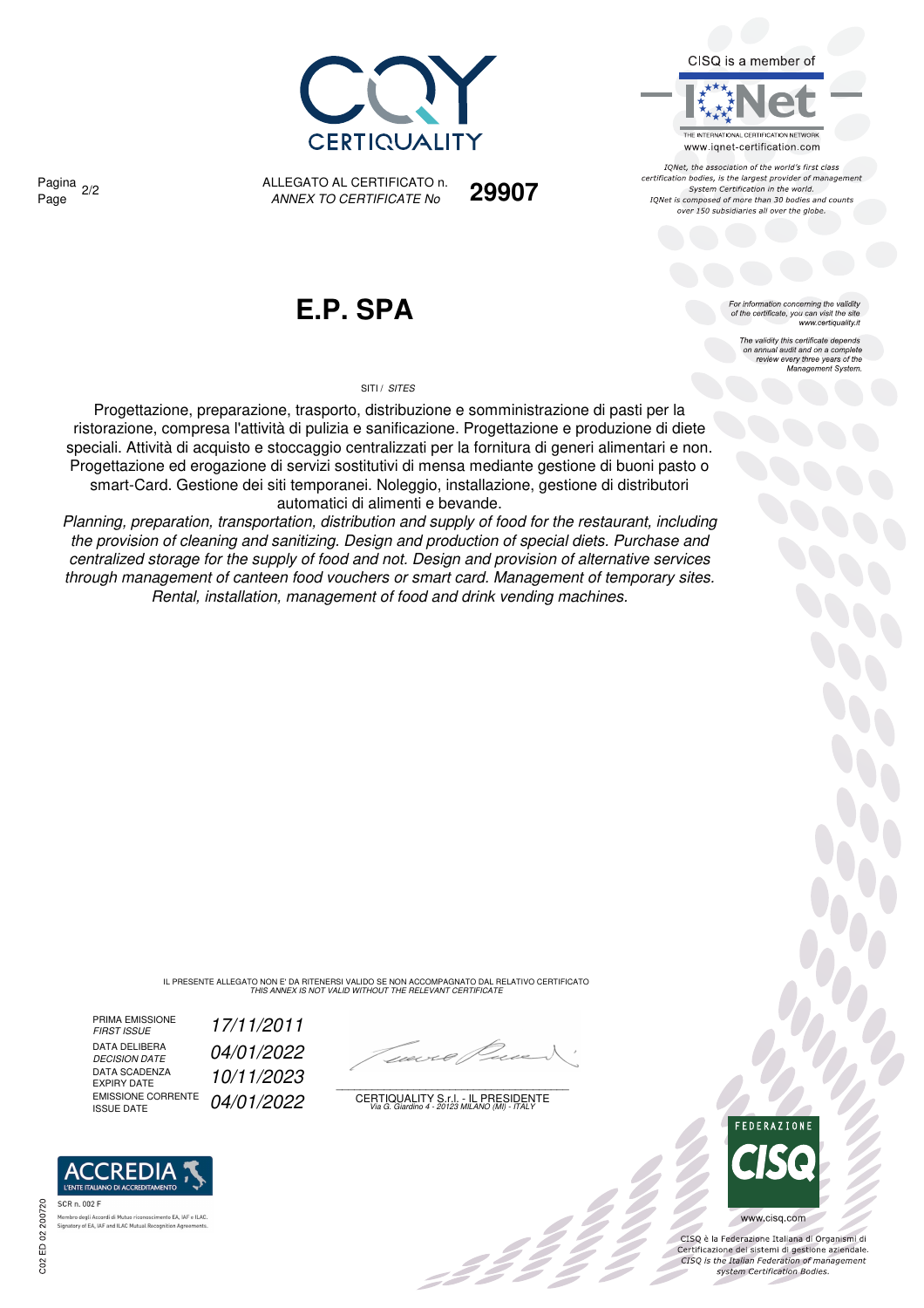®



THE INTERNATIONAL CERTIFICATION NETWORK

# *CERTIFICATE*

#### **CISQ/CERTIQUALITY S.r.l.**

has issued an IQNet recognised certificate that the organization:

# **E.P. SPA**

IT - 00195 ROMA (RM) - VIA PALUMBO GIUSEPPE 26

for the following scope See annex **Safety Management System** has implemented and maintains a which fulfills the requirements of the following standard

#### **UNI ISO 45001:2018**

Issued on: First issued on: Expires on: **2022-01-04 2011-11-17 2023-11-10** This attestation is directly linked to the IQNet Partner's original certificate and shall not be used as a stand-alone document

*Registration number:* **IT-133263**



*Alex Stoichitoiu President of IQNET*



*Ing. Mario Romersi*

*President of CISQ* 

IQNet Partners\*:

AENOR *Spain* AFNOR Certification *France* APCER *Portugal* CCC *Cyprus* CISQ *Italy* CQC *China* CQM *China* CQS *Czech Republic* Cro Cert *Croatia* DQS Holding GmbH *Germany* EAGLE Certification Group *USA* FCAV *Brazil* FONDONORMA *Venezuela* ICONTEC *Colombia* Inspecta Sertifiointi Oy *Finland* INTECO *Costa Rica* IRAM *Argentina* JQA *Japan* KFQ *Korea* MIRTEC *Greece* MSZT *Hungary* Nemko AS *Norway* NSAI *Ireland* NYCE-SIGE *México* PCBC *Poland* Quality Austria *Austria* RR *Russia* SII *Israel* SIQ *Slovenia* SIRIM QAS International *Malaysia* SQS *Switzerland* SRAC *Romania* TEST St Petersburg *Russia* TSE *Turkey* YUQS *Serbia*

\* The list of IQNet partners is valid at the time of issue of this certificate. Updated information is available under www.iqnet-certification.com